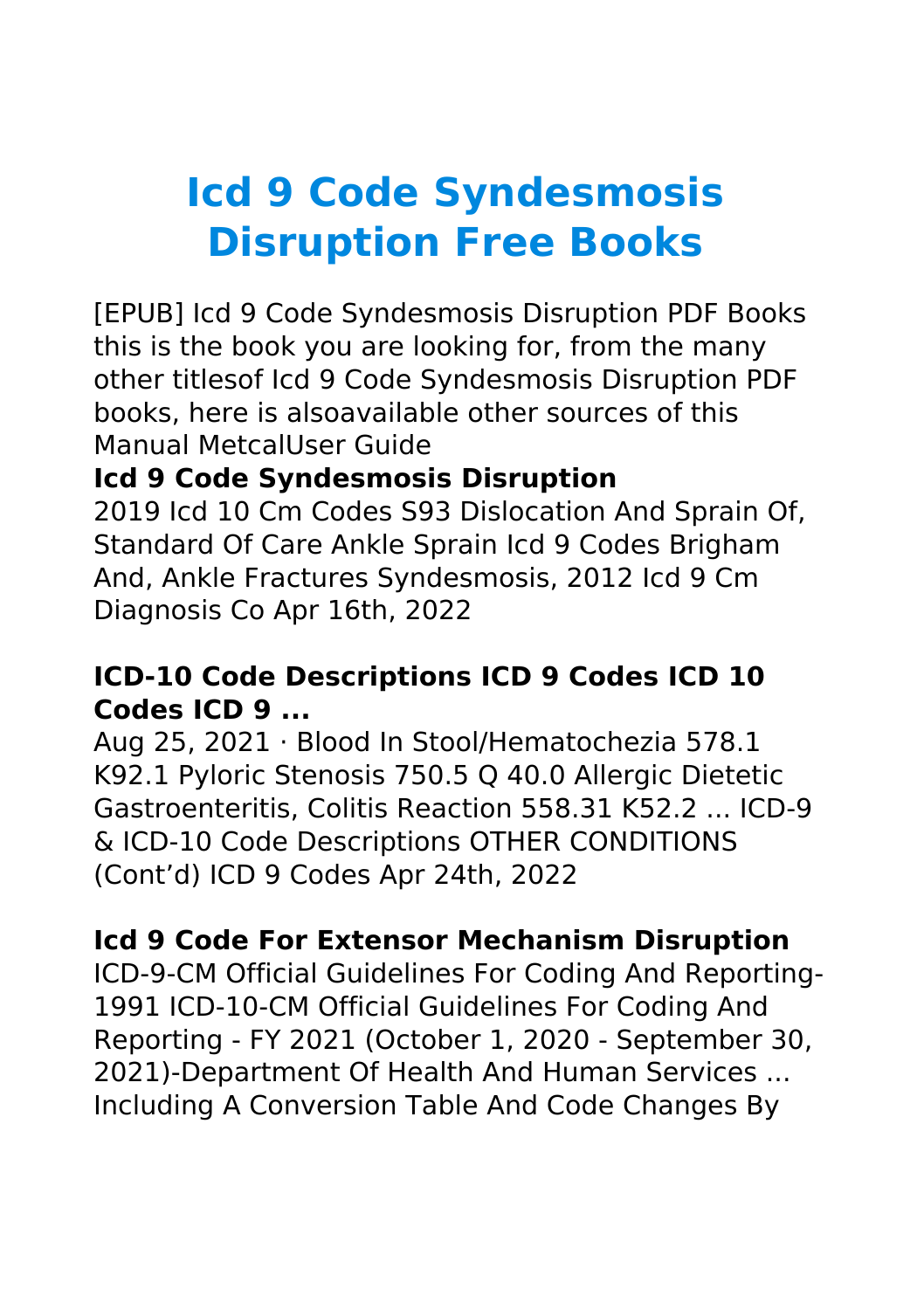# Specialty. Jan 19th, 2022

## **Current Description ICD-9 Code New Description ICD-10 Code**

Essential Hypertension, Malignant 401.0 Essential Hypertension, Benign 401.1 Essential (primary) Hypertension I10 Essential Hypertension, Unspecified 401.9 Intermediate Coronary Symdrome 411.1 Unstab Jun 24th, 2022

## **Diagnosis ICD 9 Code ICD 10 Code - AIMS Center**

Diagnosis ICD 9 Code ICD 10 Code Major Depressive Affective Disorder Single Episode Mild Degree 296.21 F32.0 Major Depressive Affective Disorder Single Episode Moderate Degree 296.22 F32.1 Major Depressive Affective Disorder Single Epis Mar 16th, 2022

### **CODE ICD-9-CM DESCRIPTION CODE ICD-10-CM DESCRIPTION**

ICD-10-CM CODE ICD-10-CM DESCRIPTION ICD-10-CM CODE ICD-10-CM DESCRIPTION 372.14 Other Chronic Allergic Conjunctivitis H10.411 Chronic Giant Papillary Conjunctivitis, Right Eye H10.413 Chronic Giant Papillary Conjunctivitis, Bilateral H10.412 Chronic Giant Papillary Conjunctivitis, Left Eye H10. Apr 18th, 2022

# **ICD-9 To ICD-10 Walkover Table By ICD-9 -**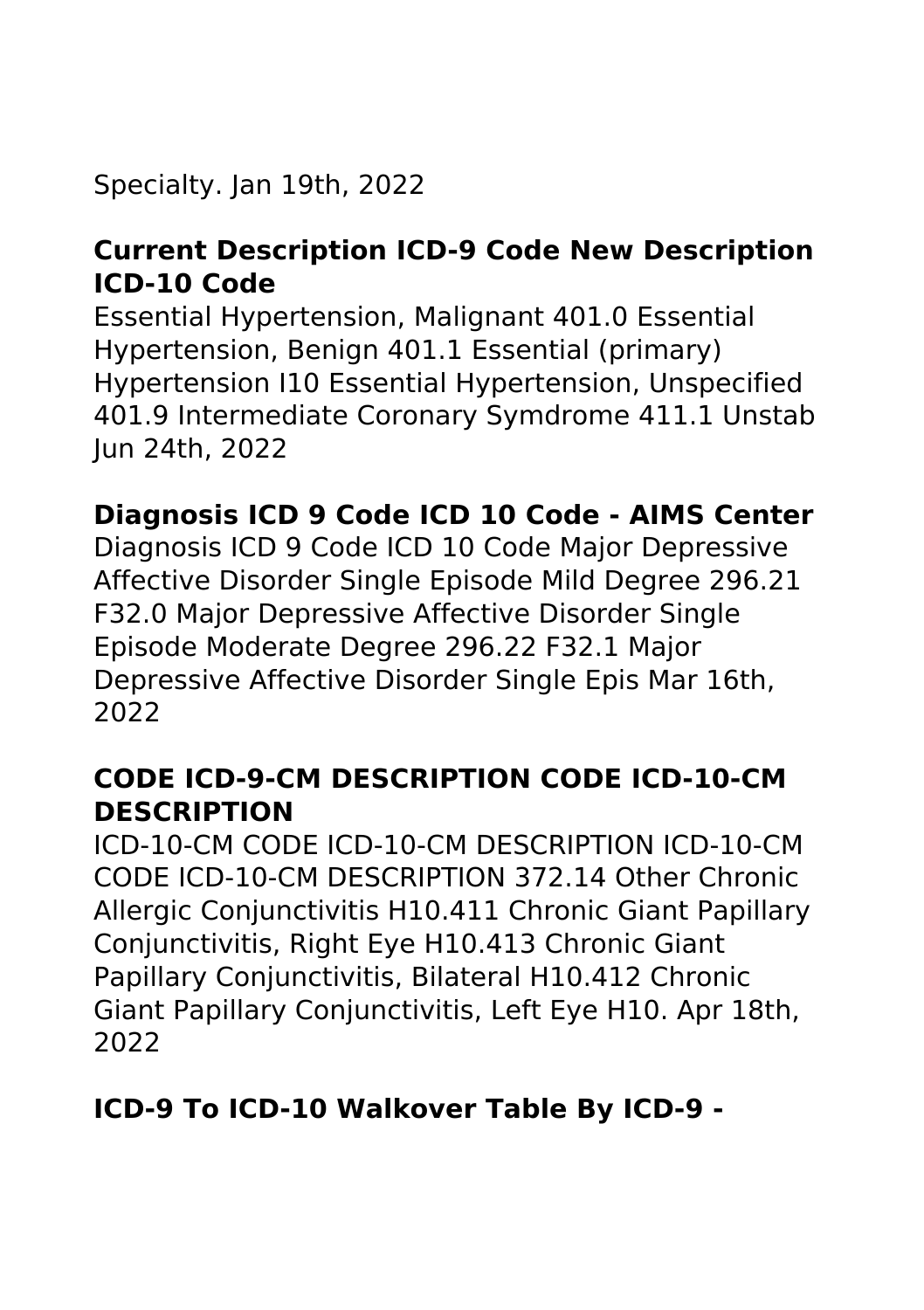# **Sart.org**

Mar 18, 2014 · ICD-9 To ICD-10 Code Conversion Table For Assisted Reproduction Codes Arranged Numerically By ICD-9 Code ICD-9-CM Description ICD-10-CM 649.53 Spotting, 1st Trimester O26.851 649.63 Uterine Sizedate Discrepancy O26.841 656.13 Rh Incompatibility O36.011 656.83 Subchorionic Hemorrhage O36.8910 682.5 Cellulitis, Buttock, Gluteal L03.317File Size: 321KB Jun 8th, 2022

# **ABDOMEN ICD-9-CM Description ICD-10-CM BREAST ICD-9 …**

ICD-9 To ICD-10 Code Conversion Table For Assisted Reproduction Codes Arranged Alphanumerically By ICD-10 Code Within Category ENDOCRINE, THYROID ICD-9-CM Description ICD-10-CM 245.2 Autoimmune Thyroiditis E06.3 244.9 Hypothyroidism, Unspecified E03.9 Other Nontoxic Goiter E04.\_ Nontoxic Mar 11th, 2022

#### **Table Of Contents ICD-10 – Introduction 5 ICD-9 Versus ICD ...**

Page | 3 ICD-10 For Dermatology Copyright 2013-2015, Ellzey Coding Solutions. All Righ Jan 23th, 2022

## **ICD-9-CM ICD-9-CM DESCRIPTION ICD-10-CM DESCRIPTION …**

CODE ICD-9-CM DESCRIPTION ICD-10-CM CODE ICD-10-CM DESCRIPTION 034.0 Streptococcal Sore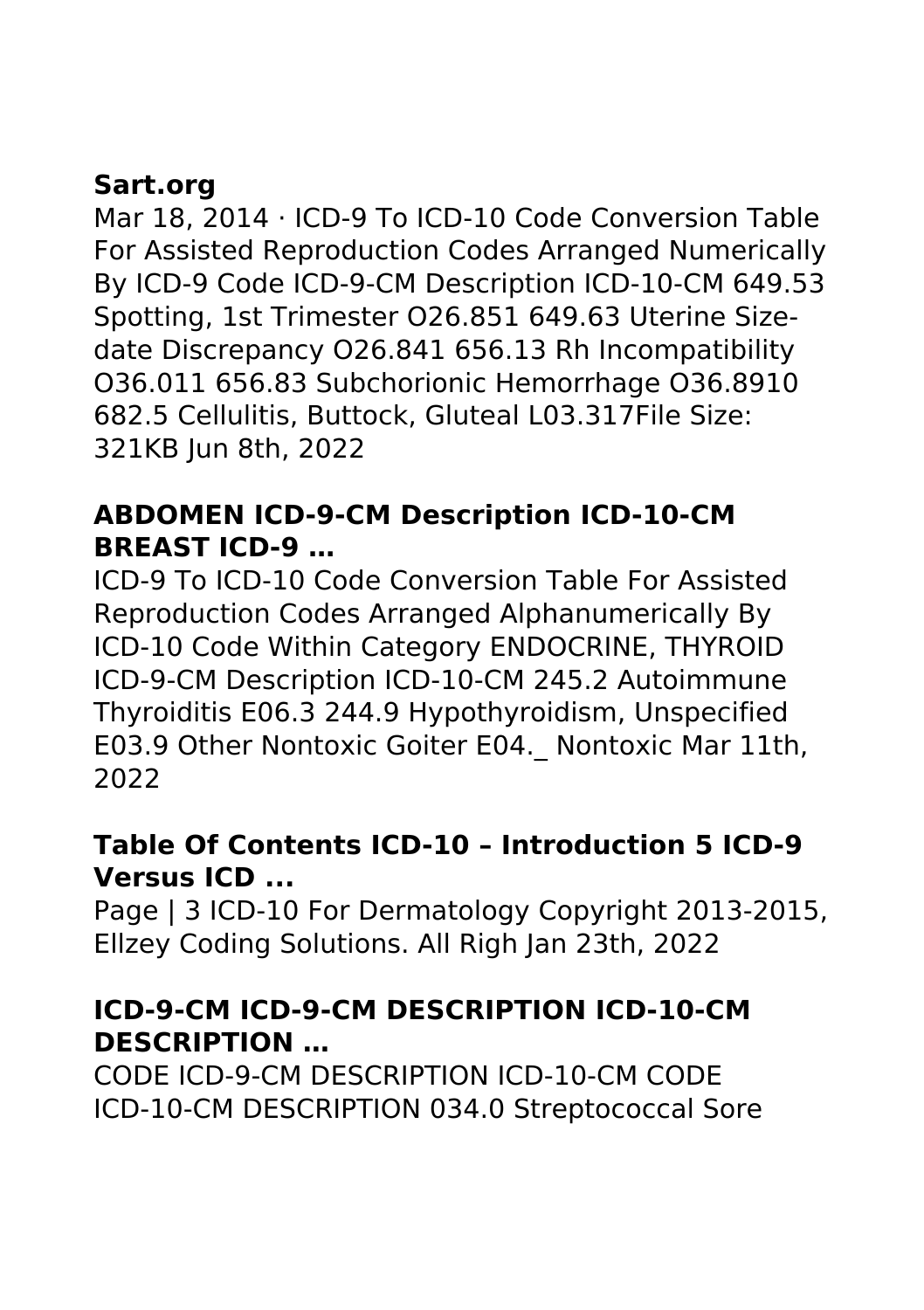Throat ... 708.9 Unspecified Urticaria L50.9 Urticaria, Unspecified 780.91 Fussy Infant (baby) R68.12 Fussy Infant (baby) 783.41 Failure To Thrive R Jan 8th, 2022

# **ANKLE/SYNDESMOSIS ORIF PHYSICAL THERAPY**

Rehabilitation Should Create The Optimal Environment For The Natural Process Of Healing To Occur. Initially, There Should Be A Strong Emphasis On Minimizing Swelling And Pain As Well As Motion Restoration. If A Patient's Progress Is Significantly Delayed, Please Contact The Physician Office To Keep Them Informed. Jan 21th, 2022

## **Physiologic Reconstruction Of The Ankle Syndesmosis After ...**

Locking Fibular Plate Application To Reduce Stress Created By Allograft Along Fibular ... Pitching. In Order To Accommodate Pre-injury Rotation Of The Fibula, The Suture- ... Baseball Pitching In Collegiate Jan 5th, 2022

#### **Syndesmosis Repair System**

The FIBULINK Syndesmosis Repair Kit Is Intended As An Adjunct In Fracture Repair Involving Metaphyseal And Periarticular Small Bone Fragments Where Screws Are Not Indicated And As An Adjunct To fixation Systems Involving Plates, With Fracture Braces And Casting. Specifically, The FIBULINK Synde Apr 6th, 2022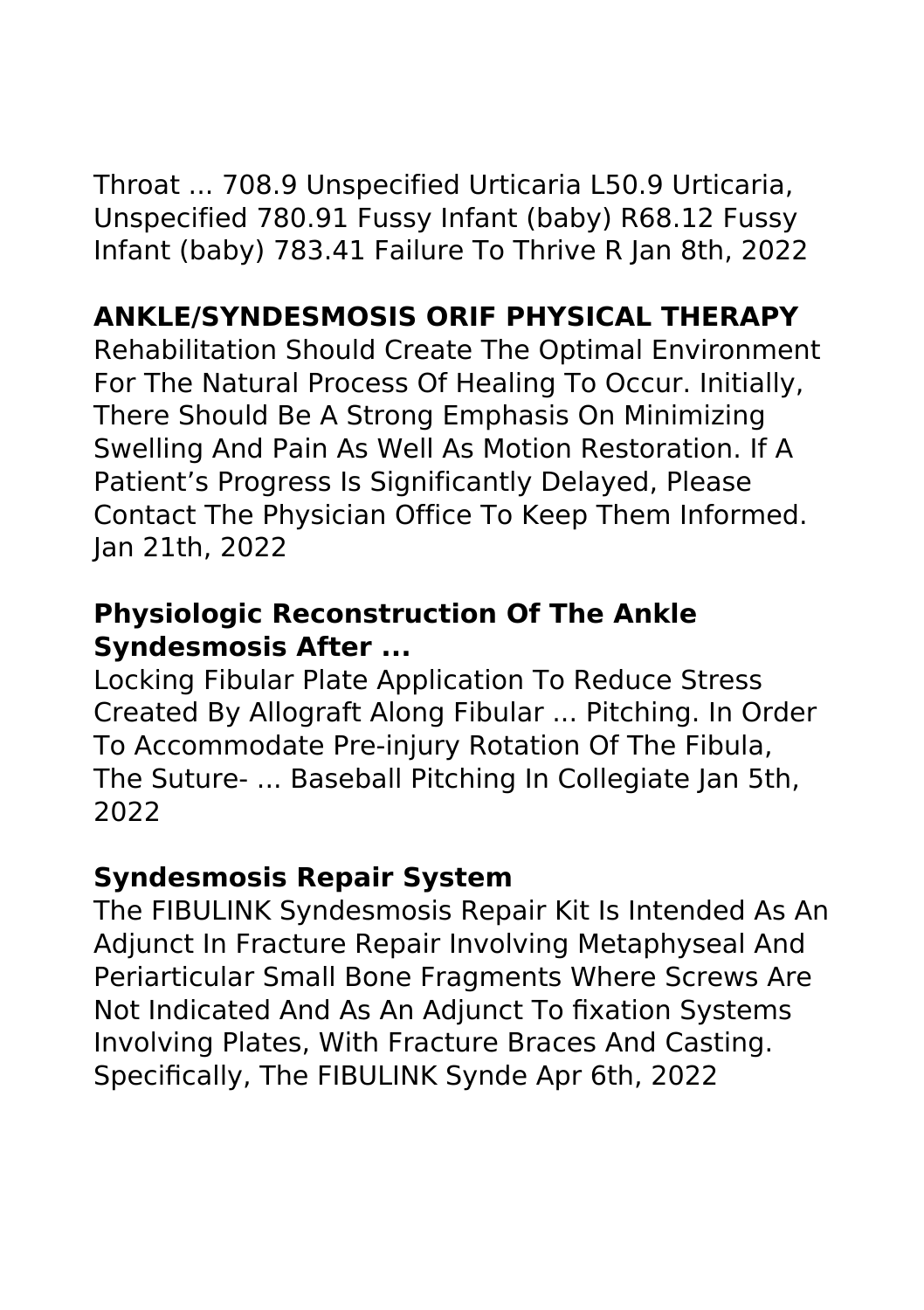# **Vascular Anatomy Of The Tibiofibular Syndesmosis**

Vascular Anatomy Of The Tibiofibular Syndesmosis Kathleen E. McKeon, MD, Rick W. Wright, MD, Jeffrey E. Johnson, MD, Jeremy J. McCormick, MD, And Sandra E. Klein, MD Feb 16th, 2022

# **Dual Syndesmosis TightRope® Implant System - Arthrex**

Apply The Two-hole Plate To The Lateral Fibula. The Distal Hole Of The Plate Should Be Centered 2 Cm Proximal To The Tibial Pla-fond Above The Syndesmotic Joint. Insert The Threaded BB-Tak™ Pin Through The Center Of The Plate Jan 7th, 2022

# **(a) Suture (c) Syndesmosis 1 (b) Gomphosis 2**

Types Of Joints Example Acromioclavicutar Carpometacarpal Costovertebral Intercarpal Intertarsal Intervertebrat Sacroiliac Tarsometatarsat Carpometacarpal Pollicis Intercarpal Ste Cubital (elbow) Genu (knee) Interphalangeat Talocrural (ankle) Atlantoaxial Proximal Radioulnar Distal Radiou May 24th, 2022

# **General Arthrology (Joints) Syndesmosis)**

Middle Position Of The Joint – Position In Which A Joint Capsule Is Evenly Relaxed. Description Of The Joint !!!! Follow This Scheme!!!! 1. Name Of The Joint In Latin And In English 2. Bones And Articular Surfaces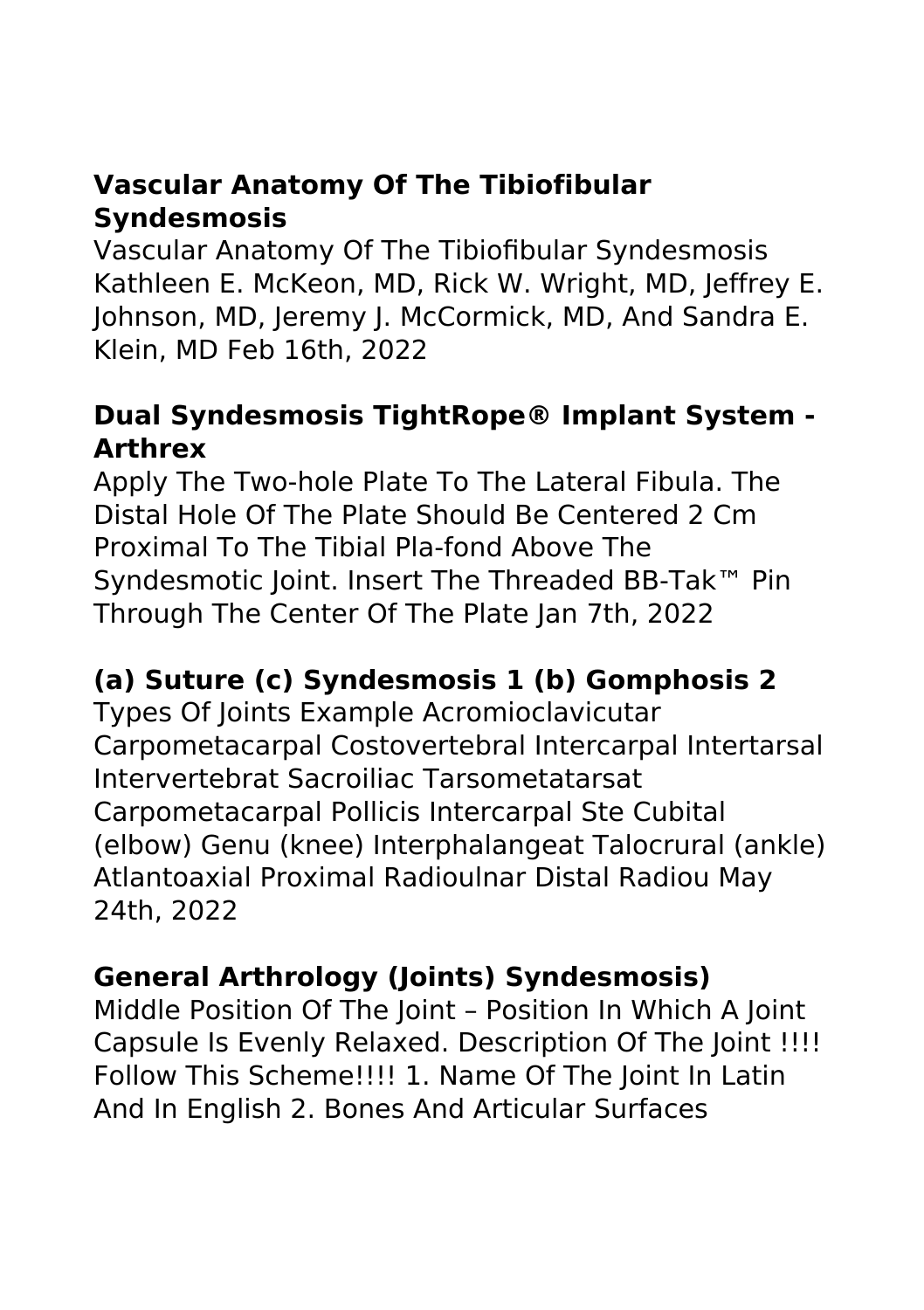# Articulating May 14th, 2022

# **Icd 10 Cm 2014 Draft Code Set Icd 10 Cm Draft PDF**

Registered Homes A Legal Handbook Medicine For Nursing Nurses Essential Notebook This Item Icd 10 Cm 2016 The Complete Official Draft Code Set Icd 10 Cm The Complete ... Essential Chords Guitar Mandolin Ukulele And Banjo Chord Fingering Charts For The Major Minor And Seventh Chords Keys Barre Chords Arpeggio Scales Feb 11th, 2022

# **ICD-10-CM, ICD-10-PCS, CPT, And HCPCS Code Sets**

This Educational Tool Gives Health Care Providers, Suppliers, Medical Coders, Billing And Claims Staff An Easy Reference To Information On The Code . Sets Used To Bill Medicare Claims. Use This Tool When Submitting Inpatient And Outpatien Feb 21th, 2022

# **ICD-10 Code ICD-10 Name S33.6xxA Sprain Of Sacroiliac ...**

ICD-10 Code ICD-10 Name M41.40 Neuromuscular Scoliosis, Site Unspecified S33.6xxA Sprain Of Sacroiliac Joint, Initial Encounter M47.891 Other Spondylosis, Occipito-atlanto-axial Region M43.04 Spondylolysis, Thoracic Region M43.11 Spondylolisthesis, Occipito-atlanto-axi Feb 4th, 2022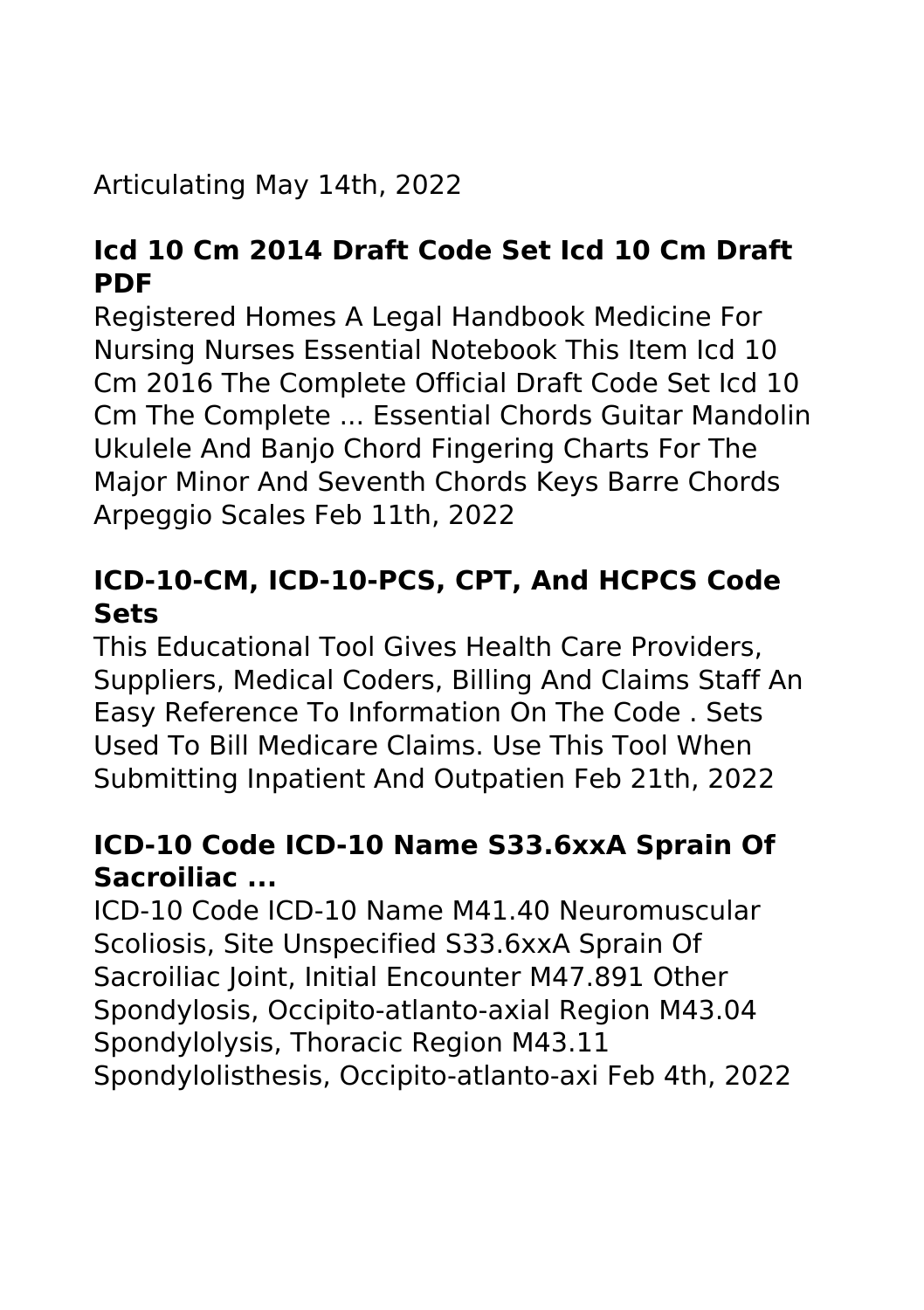# **ICD-10 To DSM-5 Crosswalk For Billing ICD -10 Code 10 ...**

Rev 08/13/17 1 . ICD-10 To DSM-5 Crosswalk For Billing ICD -10 Code 10 Description DSM 5 Dia May 19th, 2022

## **ICD-10-CM Code ICD-10-Description - Experian.com**

NEW 2017 ICD 10 CM ICD-10-CM Code ICD-10-Description A92.5 Zika Virus Disease C49.A0 Gastrointestinal Stromal Tumor, Unspecified Site C49.A1 Gastrointestinal Stromal Tumor Of Esophagus C49.A2 Gastrointestinal Stromal Tumor Of Stomach C49.A3 Gastrointestinal Stromal Tumor Of Small Intestine Jun 27th, 2022

## **ICD-9-CM To ICD-10-PCS Procedure Code Crosswalk**

The Table Shown In The Foldout Is A Crosswalk For Translating ICD-9-CM Codes To Their ICD-10-CM Or ICD-10-CM/PCS Equivalents For The Codes Most Commonly Utilized By Professionals Who Bill For Cardiac Rhythym Management Procedures. This Table Is Provided As A Quick Reference, And Should Not Be Mar 19th, 2022

## **ICD-10 To ICD-9 Conversion Table Billing Code: Billable ...**

Billing Code: Billable ICD-9/ ICD-10-CM Code That Can